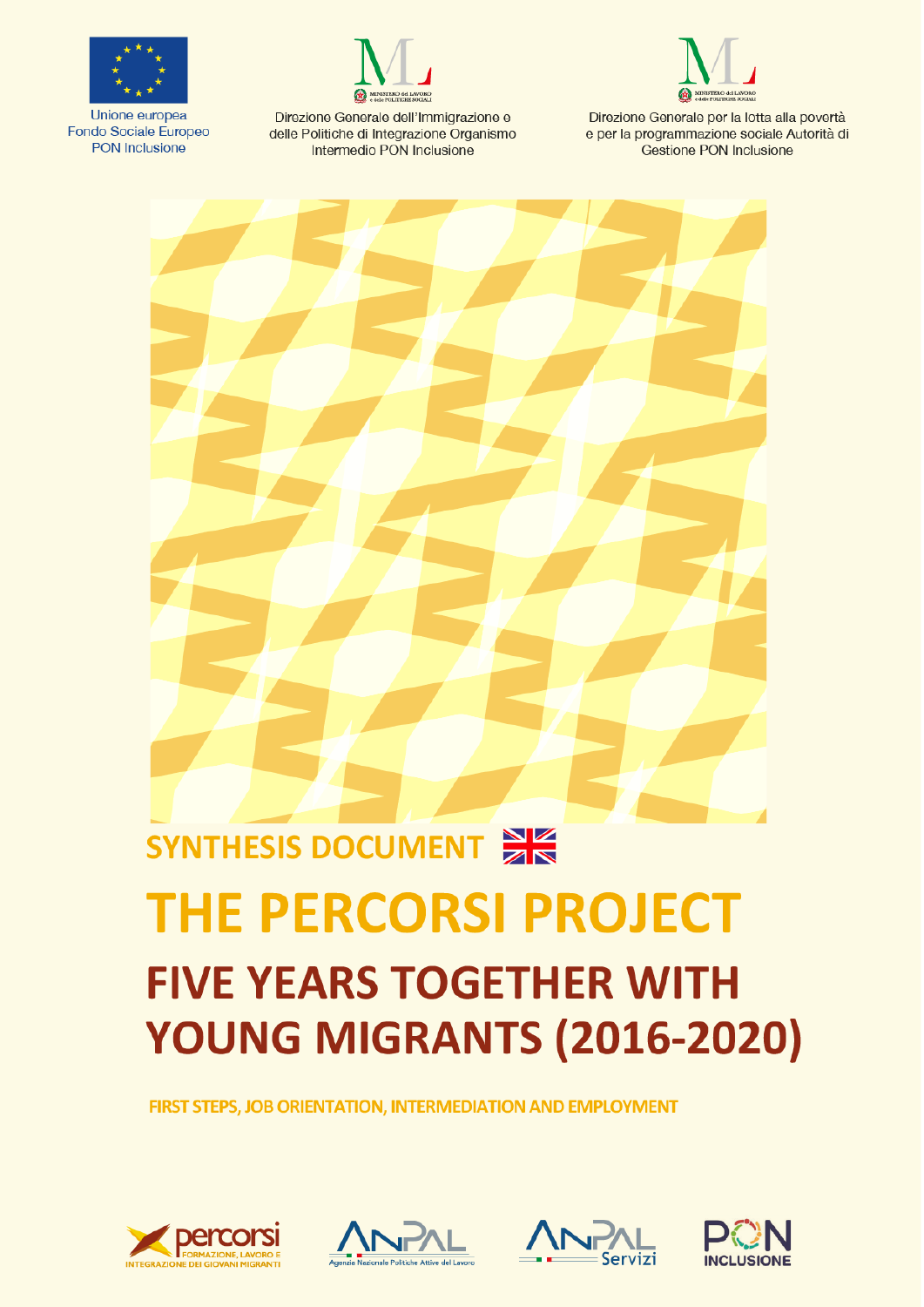The informational booklet "Five years together with young migrants (2016-2020)"was created as part of the PERCORSI project with financial support from the Italian Ministry of Labour and Social Policies (Directorate General of Immigration and Integration Policies), and within the framework of the ESF-funded National Operational Program PON Inclusione 2014-2020.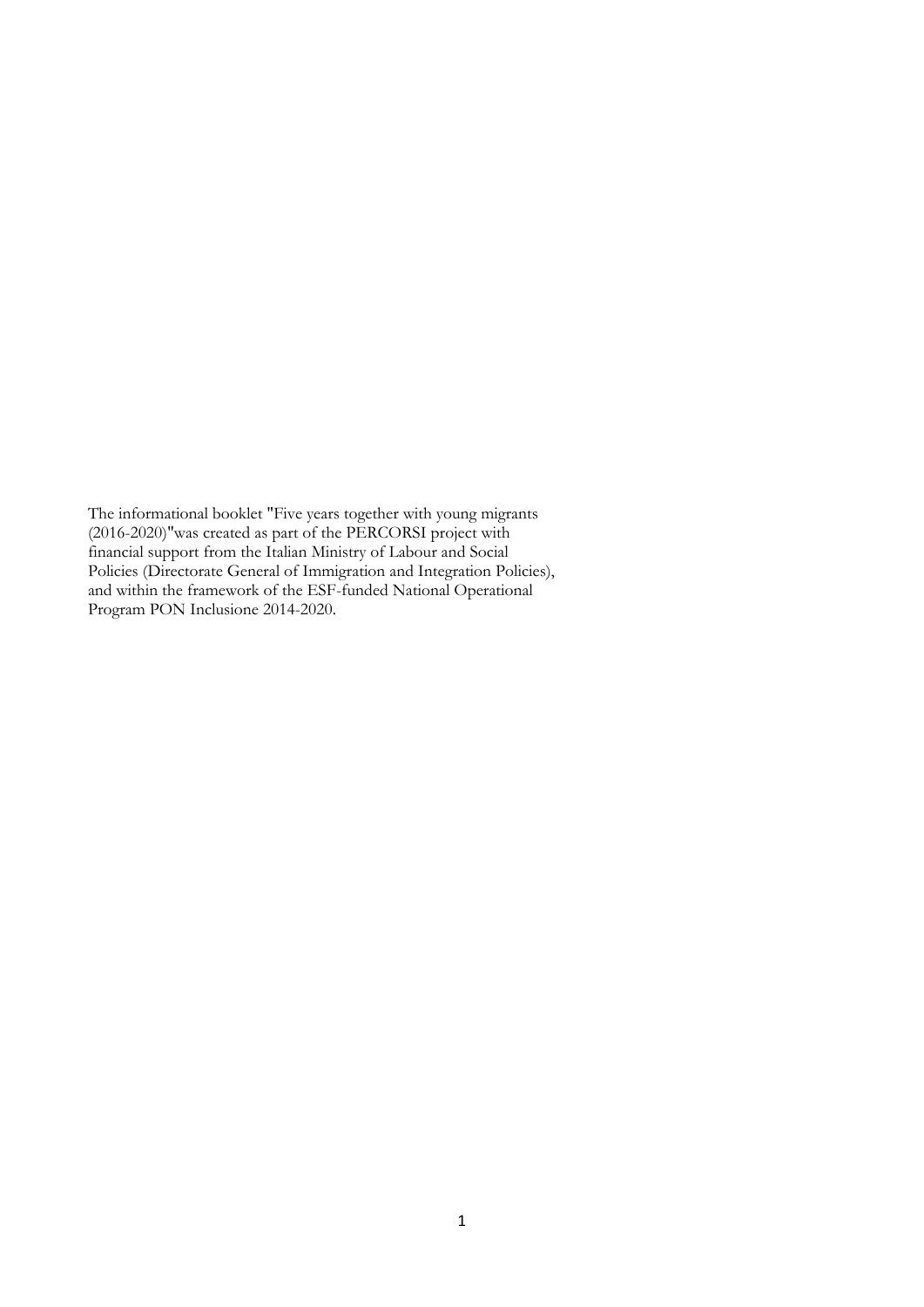## Summary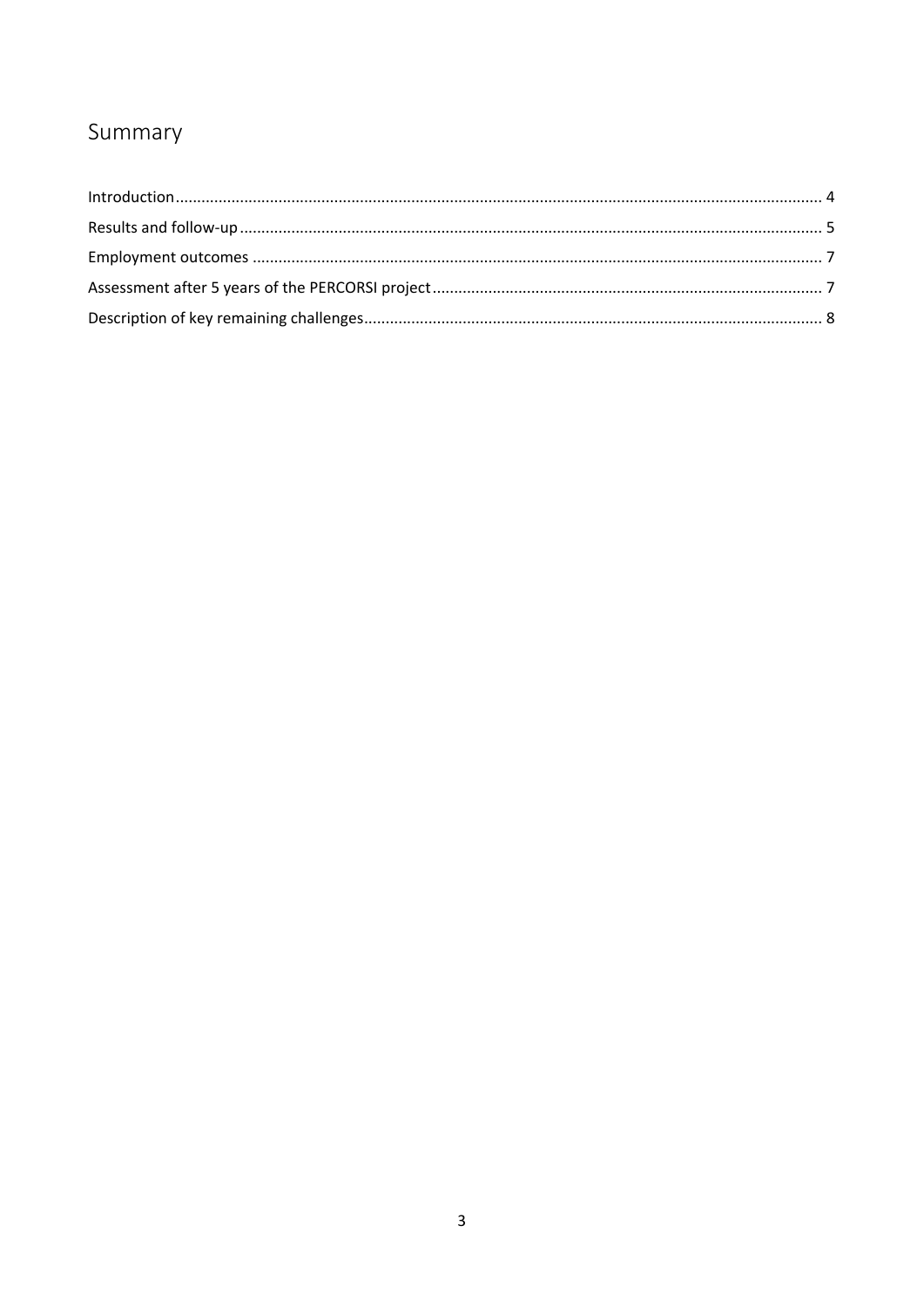#### <span id="page-3-0"></span>**Introduction**

**PERCORSI (Italian for** *pathways***) is a project dedicated to the training, employment and integration of young migrants.** The project is operated by the Directorate General of Immigration and Integration Policies (a department of the Italian Ministry of Labour and Social Policies), and implemented in collaboration with ANPAL Servizi S.p.A. within the framework of the ESF-funded National Operational Program *PON Inclusione* (with €11,680,000 in total funding). Aimed at **building an integrated system for the care of unaccompanied foreign minors (UFM), the project is intended to provide assistance to young people on their journey towards autonomy**, in particular during the delicate transition phase which occurs when they reach the age of majority.

The **general objective** of the PERCORSI project is the consolidation of socio-occupational integration policies and services dedicated to helping unaccompanied foreign minors and other young migrants up to 23 years of age. This was achieved using an **innovative inclusion strategy** in which **personalized occupational integration pathways** were developed. The pathways included activities such as **skill assessments, job orientation sessions, and internships**, as well as the creation of social support networks. Working from many angles, the project aimed to improve the migrants' overall situation and **to counteract phenomena such as exploitation, illegal work and social exclusion**.

Two **specific objectives** of this project were:

- **The implementation of 2,048 socio-occupational integration pathways using an array of individualized employment support initiatives (collectively known as** *dote individuale***)** aimed at UFM and other young migrants (up to 23 years old) who had previously entered Italy as UFM. The participant group was composed of unemployed individuals who had either been granted political asylum or who were in the process of applying for international protection. It should be noted that Italian statistics further subdivide the category of unemployed persons into those who have previously been in the workforce (*disoccupati*) and those who have never been in the workforce and are therefore searching for their first job (*inoccupati*).
- **Strengthening the relationship between public-sector institutional partners (especially local institutions) and key private-sector stakeholders by more accurately defining the governance structure between the groups**. Specifically, these changes would allow for the development of a shared sustainable project model and sustainable operational solutions for the coordinated care and socio-occupational integration of UFM. Theoretically replicable at the national level, the model is solidly based on an existing network of local employment and training support services.

On 28 September 2016, ANPAL Servizi issued a nationwide **public notice** inviting various Italian *service providers* to be partners in developing and managing integration pathways for the project's intended **recipients** (UFM and other young migrants). The **beneficiaries** (service providers in this case, called *beneficiari* in Italian as they receive funding to provide the services) in this project included operators who were authorized to carry out intermediation activities at the national level, as well as public and accredited private operators on the regional level who provided employment services. After an initial assessment to ensure their suitability for the project, the service providers requested official permission (the so-called *nulla osta*) to begin each of the structured individual pathways.

The duration of the socio-occupational integration pathway for each young person was a maximum of **8 months** which included participation in **a 5-month internship**.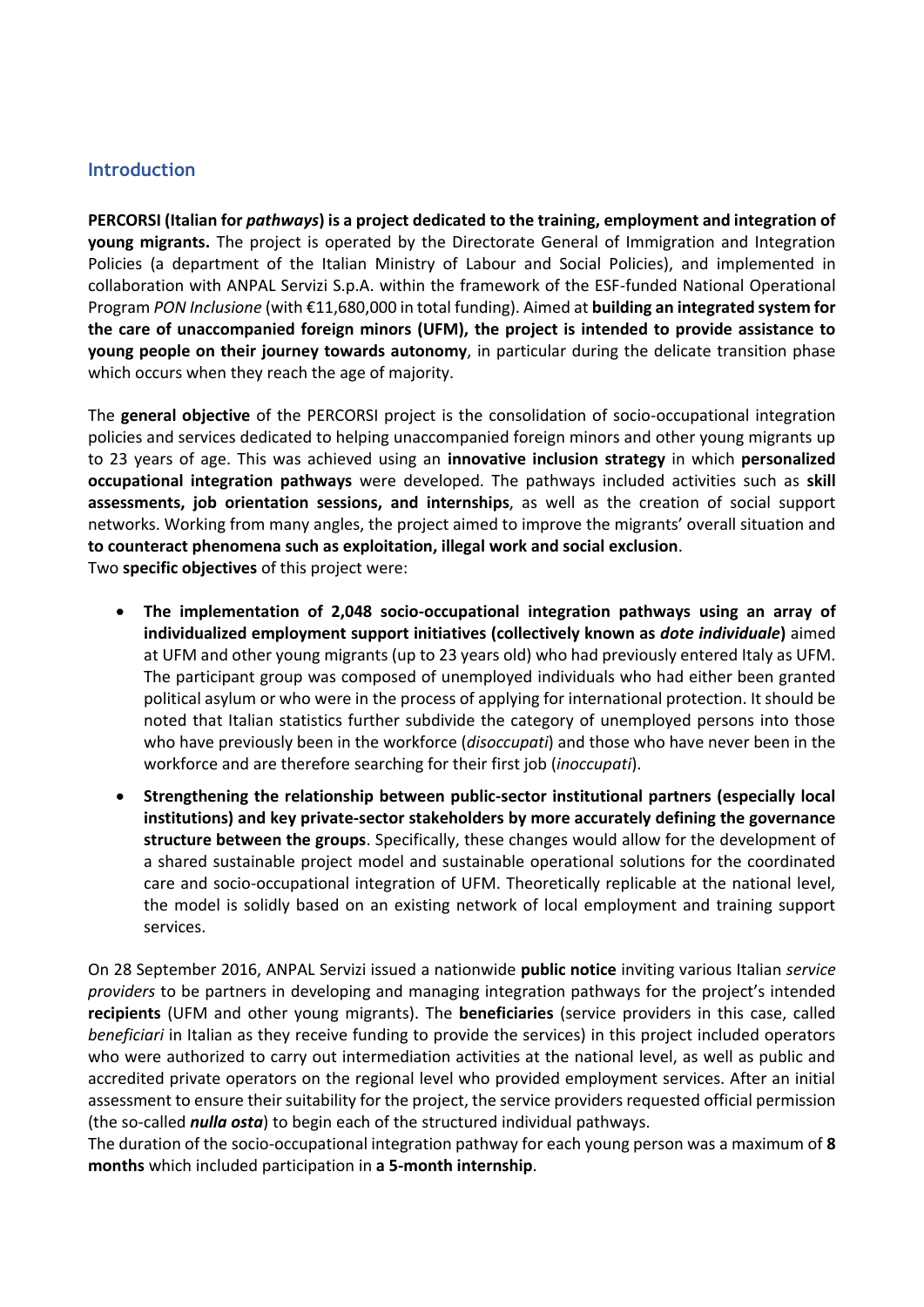#### <span id="page-4-0"></span>**Results and follow-up**

The unaccompanied foreign minors and former minors who completed their pathways and finished their internships came from **36 different countries of origin**. Nearly 90% of the young migrants came from just **eight countries in coastal West Africa**, **Egypt** and **Bangladesh.** In particular, citizens of **The Gambia**  were the most common (465), followed by **Guinea** (224) and **Senegal** (167). In 11th place we have **Albania**, the first of four European non-EU countries present, with 54 immigrants (roughly 3% of the total number of participants who completed the program). More than three quarters of the young migrants who completed an internship had reached the age of majority at the moment their internship started (1,359).

Source: ANPAL Servizi, PERCORSI Project



A full 65% of the participants did not possess any **Italian educational qualifications**. Among the remaining participants, 6% had primary education, 27% had received secondary education, and only 2% had reached the post-secondary level or higher.

The most common **type of residence permit** among the young trainees was related to requests for political asylum (42%). Other participants received residence permits on humanitarian grounds (30%), but also due to their status as minors (15%), or because they had been placed in foster care (4%).

In terms of the businesses where trainees completed their internship, 23% were in **restaurant services**, 8% were in **agricultural cultivation, the production of animal products, and hunting and related services**, and 7% were in the **retail industry.** A significant number of internships (11%) were also completed in the **social services** sector. Beyond this, 5% of internships were completed in the food industry, and positions doing work for various municipalities also played an important role (4%). With reference to the type of work involved in the internships, 29% was unskilled labour in various capacities including sales, manufacturing, agriculture, the maintenance of green areas, and jobs in the areas of domestic, recreational and cultural services, 26% was related to artisanal craftwork or specialized trades, 25% was comprised of skilled positions in sales and services, 9% was engaged in office work, and 8% involved technical professions.

A full **74% of completed integration pathways** were implemented in **southern Italian regions**; in particular, 41% of them were concentrated in **Sicily**, followed by **Campania** (10%), **Puglia** (9%), and **Calabria** (8%). Among the northern regions, Lombardy had the highest number of completed internships (5%), while in central Italy the Marche region stands out at 6%.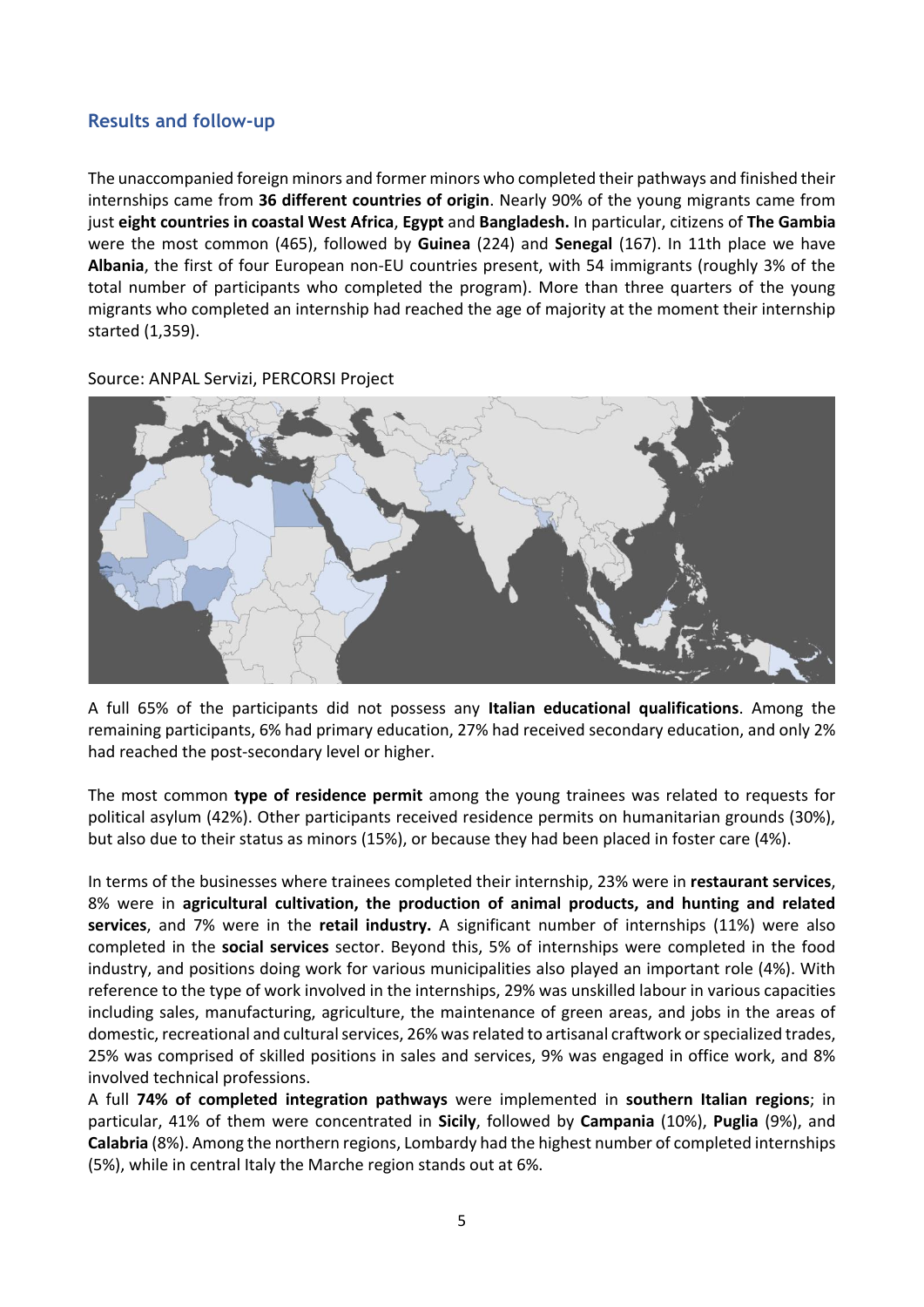

*Project participants (both sexes) who completed their internship, organized by region*

#### **Female migrants who completed integration pathways**

There were **48** girls and young women who completed internships as part of the PERCORSI project after initially arriving in Italy as unaccompanied minors. Their countries of origin are in the same area of Africa from which many the boys came: **coastal West Africa,** just above the equator, with most of them arriving from **Nigeria** (33). There were proportionally fewer minors in the female group compared to the percentage of minors in the male group, and there were also slightly fewer who had obtained some level of educational qualification in Italy (none of the female participants had more than a lower-secondary level). Thirty-five of the female trainees had a residence permit based on their request for political asylum. The businesses that hosted the internships of the young female migrants were in the sectors of restaurant services (12 internships), residential social services (8) and non-residential social services (7), personal services (6) and sales (6). A quarter of the female project participants had at least one contract in the 12 months following the conclusion of their internship.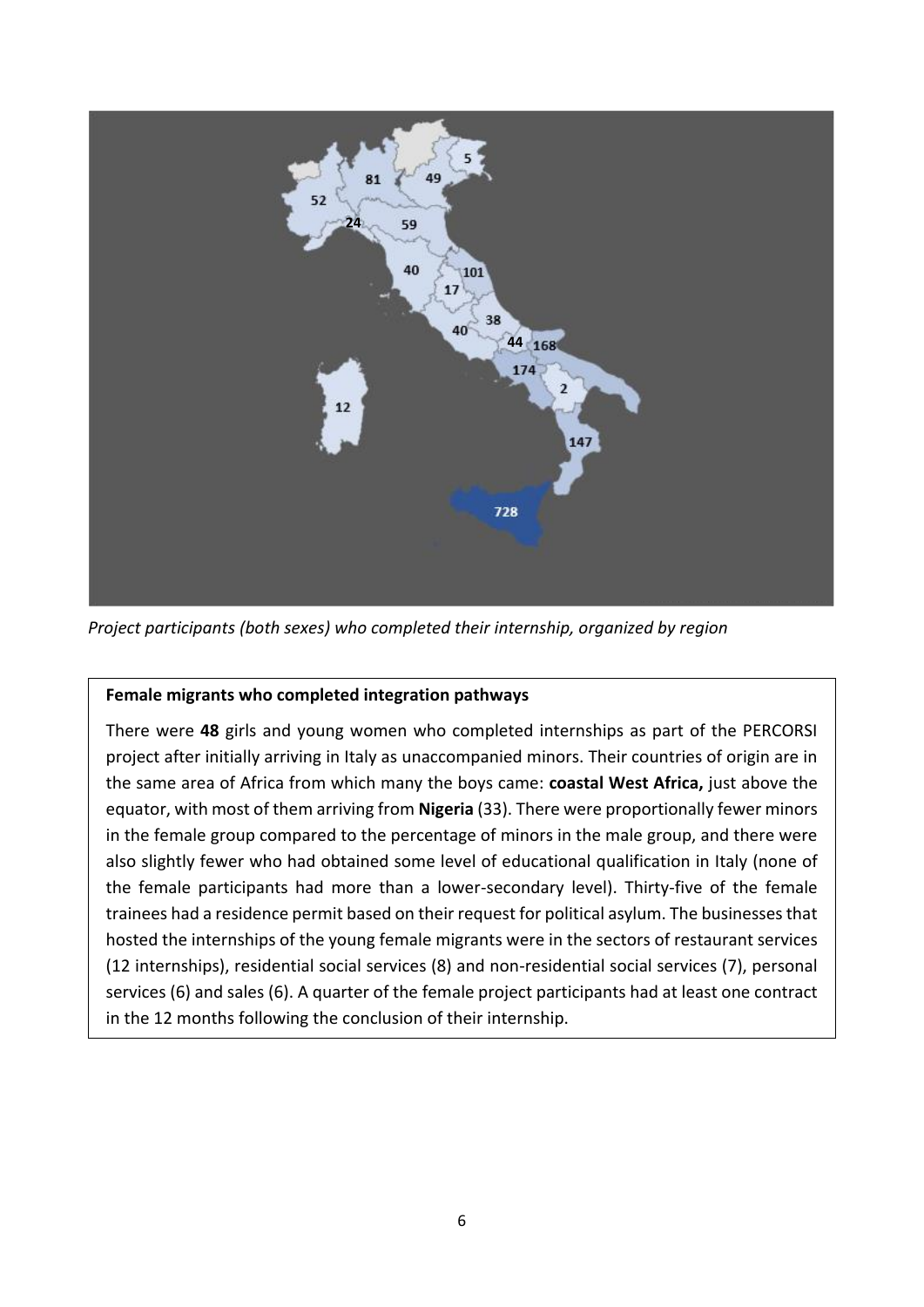#### <span id="page-6-0"></span>**Employment outcomes**

Of the **1,781** young migrants who completed their internship, almost a quarter (419) had at least one work contract (1.2 on average) within 3 months after the internship had ended. At 6 months after the internship, that figure rose to one third (589 with 1.5 contracts each), and at 12 months nearly half of all participants had a contract (860 with almost 2 contracts each).



Most of the migrants' contracts were **temporary (i.e. fixed-term) contracts.** After the end of the internships, the proportion of these temporary jobs decreased over time as the participants continued to search for work, and this difference was made up for by a relative increase in the number of **apprenticeships,** from 18.6% to 21.6%, and in the number of **permanent contracts**, which rose from 10.3% to 15.2%.

#### <span id="page-6-1"></span>**Assessment after 5 years of the PERCORSI project**

There were several elements of this project which required ongoing assessment. Here we can mention: the interventions aimed at strengthening and redefining the administrative structure between public institutional partners and the main private stakeholders, the systemization of the intervention model (which is firmly rooted in the system of regional employment services), the training opportunities offered, the integration strategies used, and the replicability of the model at the national level. In an effort to improve the efficacy of the interventions and to increase the overall level of satisfaction with the services provided by the PERCORSI project, feedback was collected using tools such as questionnaires and focus groups. The results of that feedback allowed us to identify and monitor issues which were in need of improvement, but they were also very useful in highlighting the positive reactions received during the entire duration of the project. This invaluable information, gradually collected in various reports, functions as a sort of compass, i.e. as a reference point which can be consulted each time challenges arise on the path towards the integration of vulnerable migrants.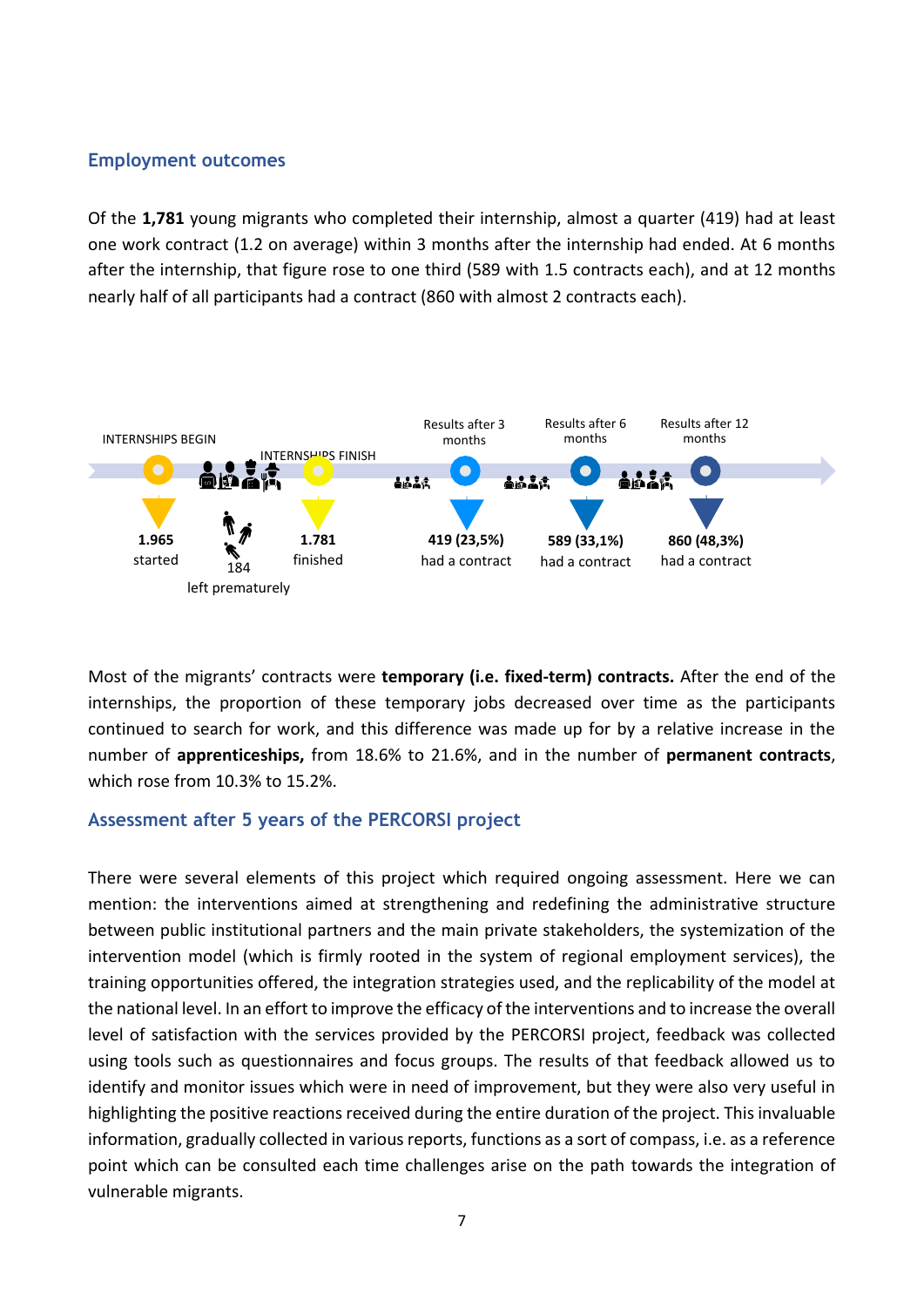Several modifications and improvements were made throughout the entire duration of the project in order to facilitate the pursuit of the stated objectives; these changes were necessary for procedural reasons but also in response to difficulties deriving from external factors such as updates to sector legislation or changes in the project's funding sources.

Many structural challenges still remain in terms of the systematization of the intervention model, particularly with respect to the strengthening and redefinition of the governance structure. Moving forward, and in line with the strategies outlined in the new Action Plan for integration and inclusion 2021-2027, these challenges will be analyzed with a view towards expanding the individualized support initiatives which promote the inclusion of the project's participants

### <span id="page-7-0"></span>**Description of key remaining challenges**

| <b>Issues</b>                                                                                                                                                                                                                                                        | <b>Challenges</b>                                                                                                                                                                                                                                                                                                                                                                                               |  |  |  |  |
|----------------------------------------------------------------------------------------------------------------------------------------------------------------------------------------------------------------------------------------------------------------------|-----------------------------------------------------------------------------------------------------------------------------------------------------------------------------------------------------------------------------------------------------------------------------------------------------------------------------------------------------------------------------------------------------------------|--|--|--|--|
| Short duration of internships with respect to the<br>training needs identified.                                                                                                                                                                                      | Personalizing training interventions in relation to the<br>existing knowledge and skill levels demonstrated at<br>the beginning of the project.                                                                                                                                                                                                                                                                 |  |  |  |  |
| Internship pathways not always in line with previous<br>experience.                                                                                                                                                                                                  | Emphasizing the value of existing skills (formal and<br>informal) and encouraging participants to list them.<br>Facilitating the recognition of qualifications acquired<br>in third countries and increasing their compatibility<br>European qualifications, enabling young<br>with<br>foreigners and UFMs to access courses aimed at<br>completing the educational course of study they had<br>started abroad. |  |  |  |  |
| High percentage of interrupted internships among<br>migrant youth and UFMs during their transition to the<br>age of majority.                                                                                                                                        | Differentiating interventions in order to facilitate<br>transitions not only to adulthood, but also from<br>school to work, which are typically more difficult for<br>newly-arrived unaccompanied foreign minors and<br>those close to the age of majority.                                                                                                                                                     |  |  |  |  |
| Poor integration of language training and job training.                                                                                                                                                                                                              | Strengthening the collaboration with language<br>training services and attempting to move beyond low<br>and intermediate levels of proficiency by tailoring<br>lessons to students' individual needs.                                                                                                                                                                                                           |  |  |  |  |
| Greater interconnectivity needed among the various<br>players involved in the integration processes of young<br>migrants and UFMs (e.g., municipalities, reception<br>and integration systems, employment centers,<br>provincial centers for adult education, etc.). | Ensuring an integrated approach between housing<br>policies, labour policies, the education system, the<br>healthcare system, and social services.                                                                                                                                                                                                                                                              |  |  |  |  |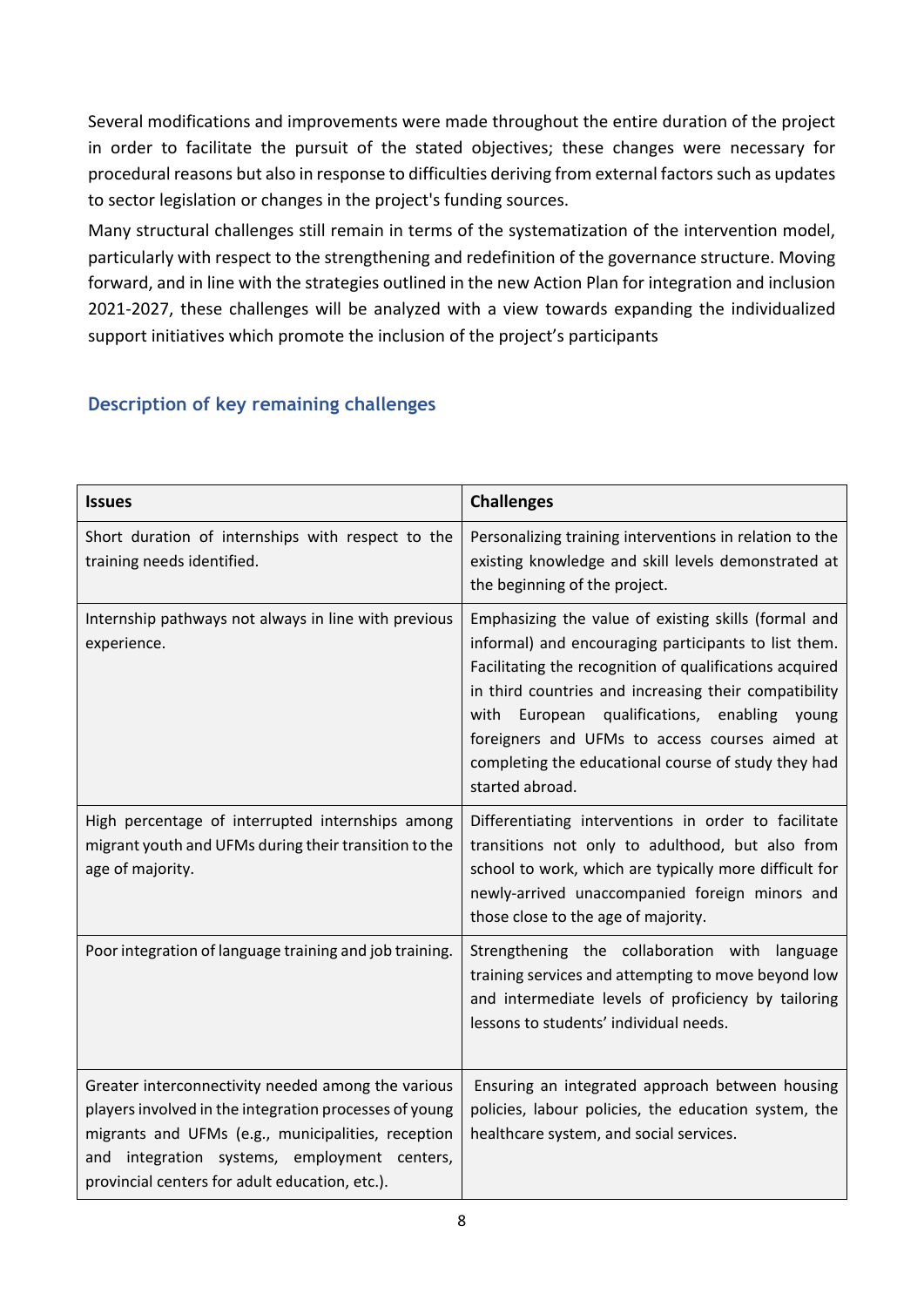| Low percentage of project participants who were<br>enrolled in further educational activities or engaged<br>in additional training programs at the end of their<br>internship (including for the purpose of achieving<br>compulsory schooling). | Encouraging more effective collaborations with other<br>programs which will make it easier for migrants to<br>continue their education and training pathways.                                                                                                                                                                                                                                                                                                                                                                                                                                                                                                                                                                                                                                                                                            |
|-------------------------------------------------------------------------------------------------------------------------------------------------------------------------------------------------------------------------------------------------|----------------------------------------------------------------------------------------------------------------------------------------------------------------------------------------------------------------------------------------------------------------------------------------------------------------------------------------------------------------------------------------------------------------------------------------------------------------------------------------------------------------------------------------------------------------------------------------------------------------------------------------------------------------------------------------------------------------------------------------------------------------------------------------------------------------------------------------------------------|
| Low number of training pathways started and<br>completed by young migrant women and female<br>UFMs.                                                                                                                                             | Supporting the continuing integration pathways<br>(both the ones initiated and those already completed)<br>of UFMs and other young migrants. This can be<br>achieved by using a differentiated approach to the<br>interventions (e.g., with regard to schedules, sectors,<br>cultural<br>mediation<br>services<br>to<br>or<br>support<br>emancipation processes within specific cultural<br>The details<br>of these<br>groups).<br>personalized<br>interventions are to be defined after the participants<br>have officially started the project.                                                                                                                                                                                                                                                                                                        |
| Few socialization opportunities during the internship<br>period, which<br>by extension<br>fewer<br>means<br>opportunities to develop important soft skills.                                                                                     | Sensitizing service providers to the importance of<br>organizing social encounters with other young<br>people, for example through recreational activities or<br>sports activities, especially in cooperation with<br>groups like local non-profit organizations.                                                                                                                                                                                                                                                                                                                                                                                                                                                                                                                                                                                        |
| Difficulties experienced by some service providers in<br>the management of certain procedures. This was<br>especially an issue for smaller providers or providers<br>which had limited knowledge of the target group and<br>its specificities.  | Disseminating<br>and<br>promoting<br>best<br>practice<br>procedures within the network of service providers.<br>In particular, this means promoting methodologies<br>aimed at resolving administrative-procedural issues<br>at various stages in the project (e.g., issuing<br>declarations of immediate availability to work;<br>municipalities issuing declarations related to the<br>possession of educational qualifications, etc.).<br>Multilingual project information documents also<br>need to be created (brochures, individual action<br>plans, participant questionnaires, etc.) in order to<br>assist both service providers and project participants,<br>especially at the beginning of the migrant's pathway<br>and during the orientation phase, as foreseen by the<br>plan of personalized support initiatives (the dote<br>individual). |
| Discovery of non-work-related issues that hinder the<br>integration process for some migrants in the initial<br>stages of the project.                                                                                                          | Ensuring an integrated approach between housing<br>policies, labor policies, the education system, the<br>healthcare system, and social services.                                                                                                                                                                                                                                                                                                                                                                                                                                                                                                                                                                                                                                                                                                        |